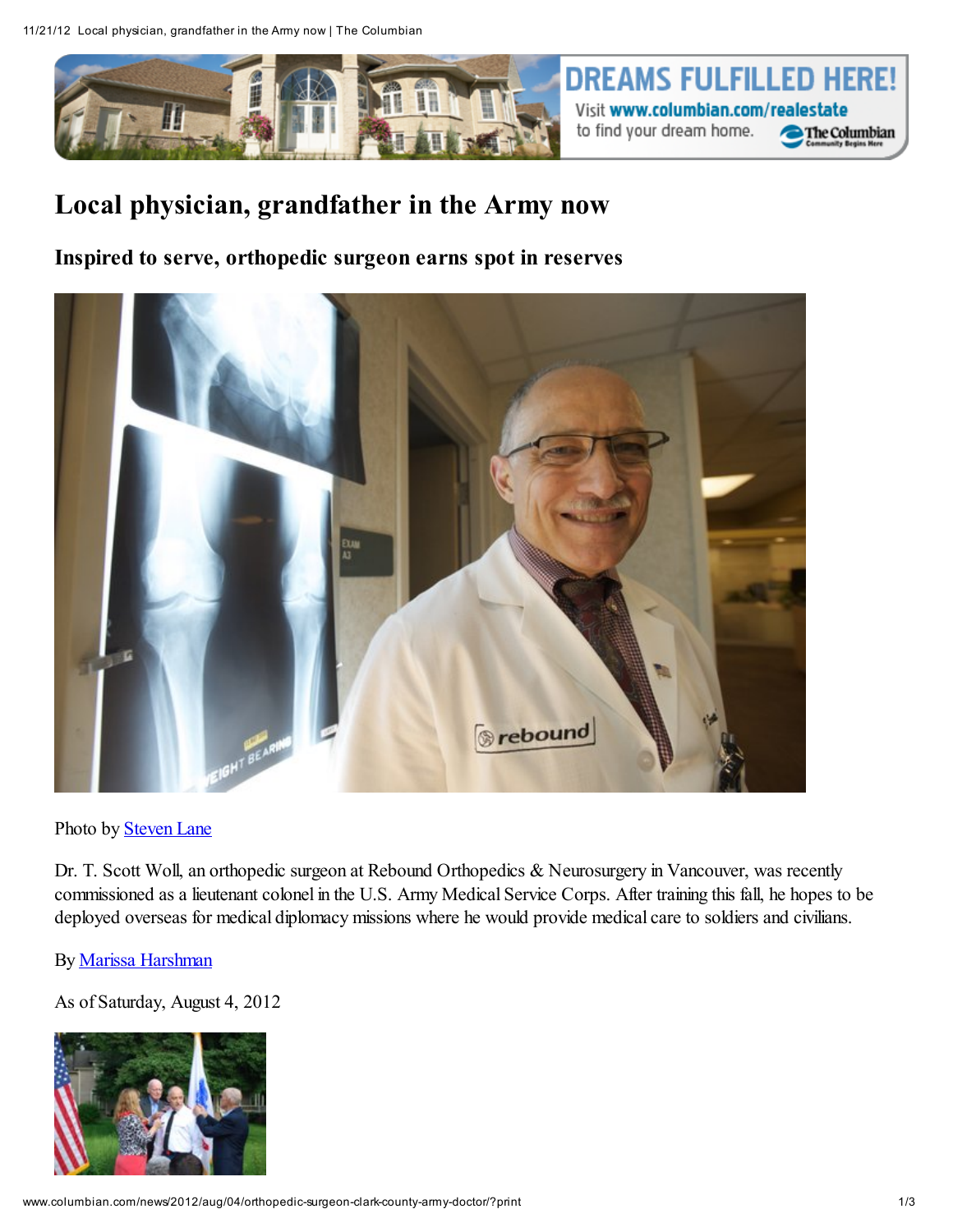11/21/12 Local physician, grandfather in the Army now | The Columbian

Dr. T. Scott Woll

Dr. T. Scott Woll, an orthopedic surgeon at Rebound Orthopedics & Neurosurgery, is commissioned June 9 as a lieutenant colonel in the U.S. Army Medical Service Corps at the Grant House at the Vancouver Barracks in Vancouver. Woll's wife, Barbara, and Rebound partners Drs. Edward Lipp, left, and Ben McGough perform the pinning of Woll's rank during the ceremony.



By Steven Lane

Dr. T. Scott Woll, an orthopedic surgeon at Rebound Orthopedics & Neurosurgery in Vancouver.

T. Scott Woll isn't what you might expect of a newly commissioned officer in the U.S. Army.

For starters, he's an orthopedic surgeon who's spent the last couple of decades repairing limbs at Rebound Orthopedics & Neurosurgery in Vancouver.

And then there's his prior weapons experience -- or lack thereof. Before deciding he wanted to join the Army Reserves two years ago, Woll had never handled a firearm.

And finally, there's the fact that the lieutenant colonel will be serving beside men and women half his age. Woll is 58 years old and has five grown kids, ages 20 to 29. He also has three grandkids.

None of that matters to Woll.

"Grandpa's going off to be a soldier," he said.

Woll never wanted to be a soldier. His father served during World War II and shared his bad experiences with a young Woll.

"When I was younger, it was the farthest thing from my mind,"Wollsaid.

But then a few years ago, his son's best friend -- a guy who, as a kid, spent many days and nights at the Woll house - returned from his second tour in Iraq. He told Woll about the need for doctors and urged him to consider doing more than just support the soldiers. He suggested Woll become a solider.

After the seed was planted, it wasn't long before Woll told his family he wanted to join the reserves.